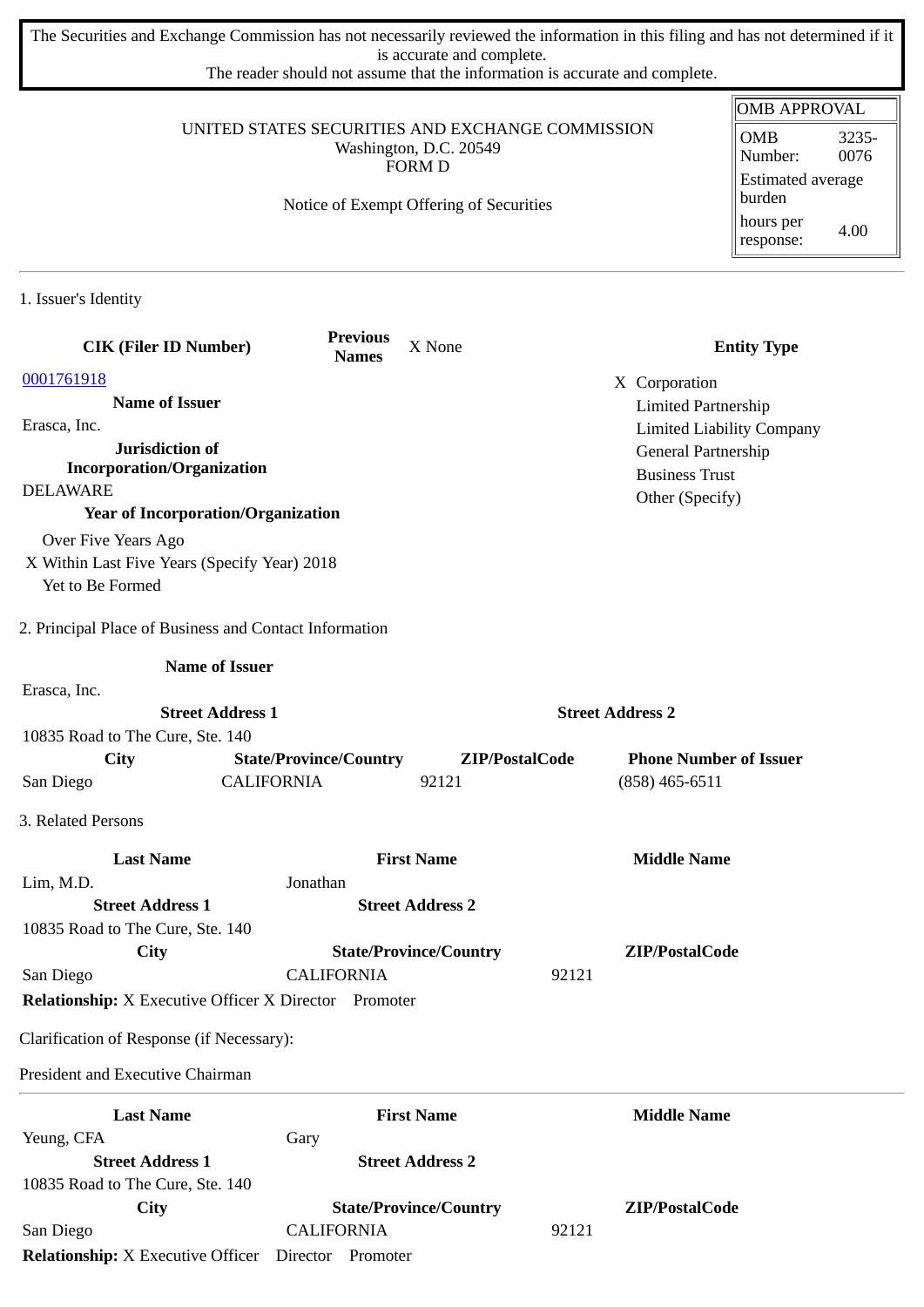Clarification of Response (if Necessary):

Chief Business Officer

|                      | <b>Last Name</b>                          | <b>First Name</b>                                          |       | <b>Middle Name</b> |
|----------------------|-------------------------------------------|------------------------------------------------------------|-------|--------------------|
| Bristol, Ph.D.       |                                           | James                                                      | A.    |                    |
|                      | <b>Street Address 1</b>                   | <b>Street Address 2</b>                                    |       |                    |
|                      | 10835 Road to The Cure, Ste. 140          |                                                            |       |                    |
|                      | City                                      | <b>State/Province/Country</b>                              |       | ZIP/PostalCode     |
| San Diego            |                                           | <b>CALIFORNIA</b>                                          | 92121 |                    |
| <b>Relationship:</b> |                                           | <b>Executive Officer X Director Promoter</b>               |       |                    |
|                      | Clarification of Response (if Necessary): |                                                            |       |                    |
|                      | <b>Last Name</b>                          | <b>First Name</b>                                          |       | <b>Middle Name</b> |
| Casdin               |                                           | Alexander                                                  | W.    |                    |
|                      | <b>Street Address 1</b>                   | <b>Street Address 2</b>                                    |       |                    |
|                      | 10835 Road to The Cure, Ste. 140          |                                                            |       |                    |
|                      | City                                      | <b>State/Province/Country</b>                              |       | ZIP/PostalCode     |
| San Diego            |                                           | <b>CALIFORNIA</b>                                          | 92121 |                    |
|                      |                                           | <b>Relationship:</b> Executive Officer X Director Promoter |       |                    |
|                      | Clarification of Response (if Necessary): |                                                            |       |                    |
|                      | <b>Last Name</b>                          | <b>First Name</b>                                          |       | <b>Middle Name</b> |
| Multani, M.D.        |                                           | Pratik                                                     | S.    |                    |
|                      | <b>Street Address 1</b>                   | <b>Street Address 2</b>                                    |       |                    |
|                      | 10835 Road to The Cure, Ste. 140          |                                                            |       |                    |
|                      | <b>City</b>                               | <b>State/Province/Country</b>                              |       | ZIP/PostalCode     |
| San Diego            |                                           | <b>CALIFORNIA</b>                                          | 92121 |                    |
|                      |                                           | <b>Relationship:</b> Executive Officer X Director Promoter |       |                    |
|                      | Clarification of Response (if Necessary): |                                                            |       |                    |

# 4. Industry Group

Environmental Services

| Agriculture                                           |                                    | <b>Health Care</b>         | Retailing                 |
|-------------------------------------------------------|------------------------------------|----------------------------|---------------------------|
| Banking & Financial Services                          |                                    | X Biotechnology            | <b>Restaurants</b>        |
| <b>Commercial Banking</b>                             |                                    | <b>Health Insurance</b>    | Technology                |
| Insurance                                             |                                    | Hospitals & Physicians     | Computers                 |
| Investing<br><b>Investment Banking</b>                |                                    | Pharmaceuticals            | Telecommunications        |
| Pooled Investment Fund                                |                                    | Other Health Care          | Other Technology          |
| Is the issuer registered as                           |                                    | Manufacturing              | Travel                    |
| an investment company under<br>the Investment Company |                                    | <b>Real Estate</b>         | Airlines & Airports       |
| Act of 1940?                                          |                                    | Commercial                 | Lodging & Conventions     |
| <b>Yes</b>                                            | N <sub>0</sub>                     | Construction               | Tourism & Travel Services |
|                                                       | Other Banking & Financial Services | <b>REITS &amp; Finance</b> | Other Travel              |
| <b>Business Services</b>                              |                                    | Residential                | Other                     |
| Energy                                                |                                    | <b>Other Real Estate</b>   |                           |
| Coal Mining                                           |                                    |                            |                           |
| <b>Electric Utilities</b>                             |                                    |                            |                           |
| <b>Energy Conservation</b>                            |                                    |                            |                           |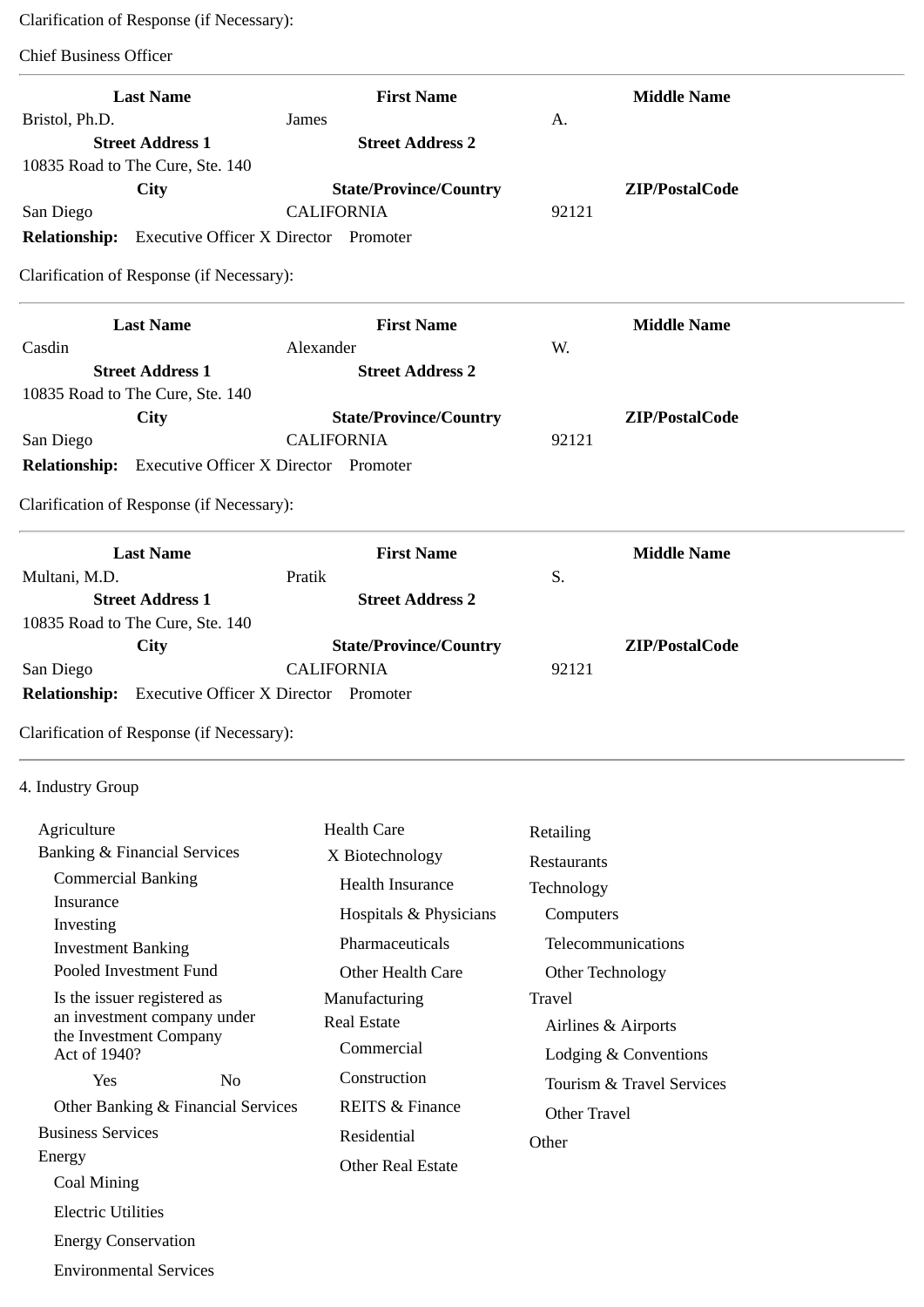#### Oil & Gas

## Other Energy

### 5. Issuer Size

| <b>Revenue Range</b>             | <b>OR</b> | <b>Aggregate Net Asset Value Range</b> |
|----------------------------------|-----------|----------------------------------------|
| No Revenues                      |           | No Aggregate Net Asset Value           |
| $$1 - $1,000,000$                |           | $$1 - $5,000,000$                      |
| $$1,000,001 - $5,000,000$        |           | \$5,000,001 - \$25,000,000             |
| $$5,000,001 -$<br>\$25,000,000   |           | \$25,000,001 - \$50,000,000            |
| $$25,000,001 -$<br>\$100,000,000 |           | \$50,000,001 - \$100,000,000           |
| Over \$100,000,000               |           | Over \$100,000,000                     |
| X Decline to Disclose            |           | Decline to Disclose                    |
| Not Applicable                   |           | Not Applicable                         |

6. Federal Exemption(s) and Exclusion(s) Claimed (select all that apply)

|                                                 | Investment Company Act Section 3(c) |                    |  |  |
|-------------------------------------------------|-------------------------------------|--------------------|--|--|
| Rule $504(b)(1)$ (not (i), (ii) or (iii))       | Section $3(c)(1)$                   | Section $3(c)(9)$  |  |  |
| Rule 504 (b) $(1)(i)$                           | Section $3(c)(2)$                   | Section $3(c)(10)$ |  |  |
| Rule 504 (b) $(1)(ii)$                          | Section $3(c)(3)$                   | Section $3(c)(11)$ |  |  |
| Rule 504 (b) $(1)(iii)$                         | Section $3(c)(4)$                   | Section $3(c)(12)$ |  |  |
| X Rule 506(b)                                   | Section $3(c)(5)$                   | Section $3(c)(13)$ |  |  |
| Rule $506(c)$<br>Securities Act Section 4(a)(5) |                                     |                    |  |  |
|                                                 | Section $3(c)(6)$                   | Section $3(c)(14)$ |  |  |
|                                                 | Section $3(c)(7)$                   |                    |  |  |

#### 7. Type of Filing

- X New Notice Date of First Sale 2018-10-30 First Sale Yet to Occur Amendment
- 8. Duration of Offering

Does the Issuer intend this offering to last more than one year? Yes X No

9. Type(s) of Securities Offered (select all that apply)

| X Equity                                                                                       | Pooled Investment Fund Interests   |
|------------------------------------------------------------------------------------------------|------------------------------------|
| Deht                                                                                           | Tenant-in-Common Securities        |
| Option, Warrant or Other Right to Acquire Another Security                                     | <b>Mineral Property Securities</b> |
| Security to be Acquired Upon Exercise of Option, Warrant or<br>Other Right to Acquire Security | Other (describe)                   |

10. Business Combination Transaction

Is this offering being made in connection with a business combination transaction, such as is this oriening being made in connection with a business combination transaction, such as  $Y$ es X No a merger, acquisition or exchange offer?

Clarification of Response (if Necessary):

- 11. Minimum Investment
- Minimum investment accepted from any outside investor \$0 USD
- 12. Sales Compensation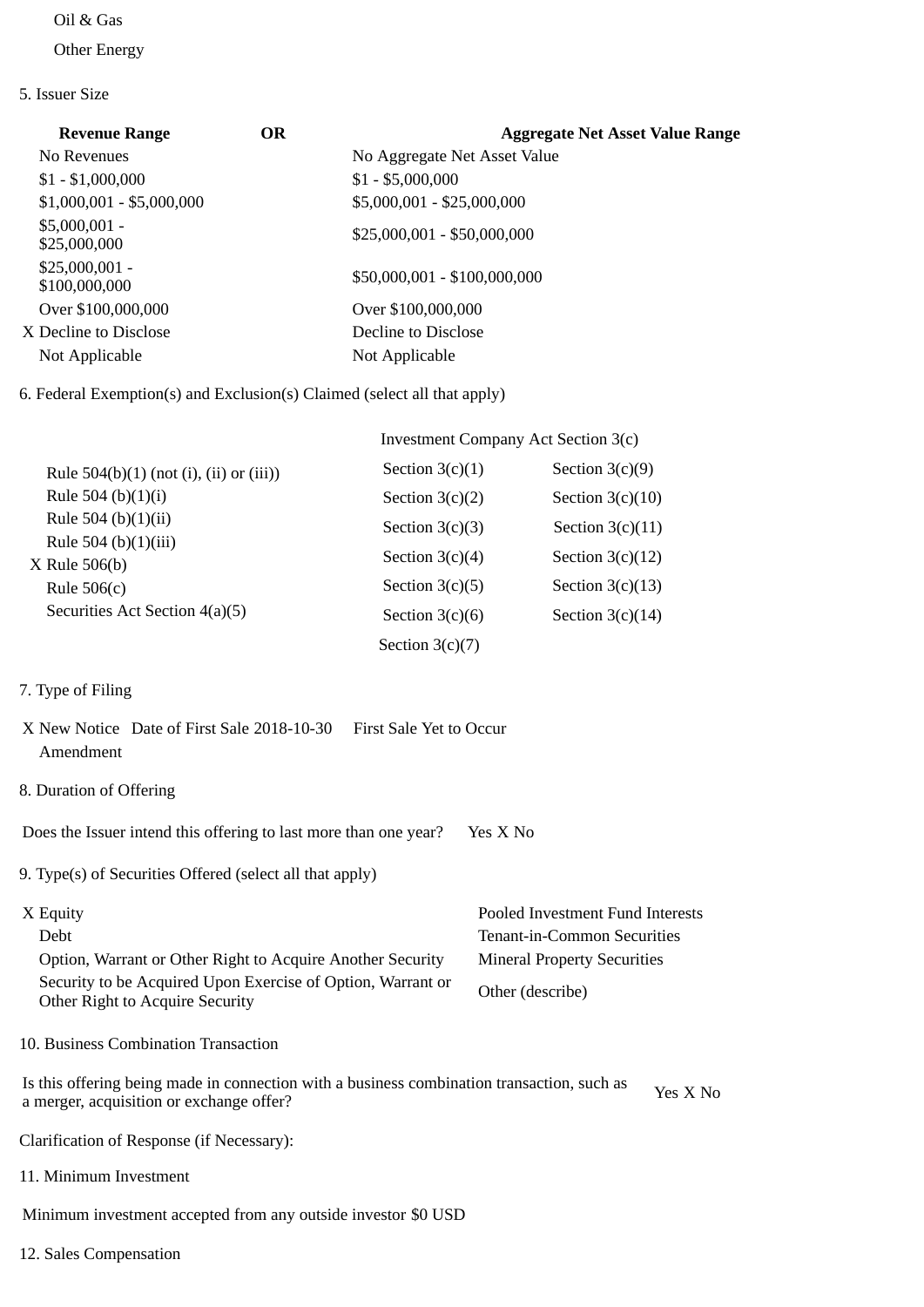Recipient Recipient CRD Number X None (Associated) Broker or Dealer X None (Associated) Broker or Dealer CRD Number X None **Street Address 1 Street Address 2** City State/Province/Country ZIP/Postal Code State(s) of Solicitation (select all that apply) Check "All States" or check individual States All States Foreign/non-US

13. Offering and Sales Amounts

Total Offering Amount \$45,000,000 USD or Indefinite Total Amount Sold \$41,358,237 USD Total Remaining to be Sold \$3,641,763 USD or Indefinite

Clarification of Response (if Necessary):

14. Investors

Select if securities in the offering have been or may be sold to persons who do not qualify as accredited investors, and enter the number of such non-accredited investors who already have invested in the offering. Regardless of whether securities in the offering have been or may be sold to persons who do not qualify as accredited investors, enter the total number of investors who already have invested in the offering:

15. Sales Commissions & Finder's Fees Expenses

Provide separately the amounts of sales commissions and finders fees expenses, if any. If the amount of an expenditure is not known, provide an estimate and check the box next to the amount.

| <b>Sales Commissions</b> | \$0 USD Estimate |
|--------------------------|------------------|
| Finders' Fees            | \$0 USD Estimate |

Clarification of Response (if Necessary):

16. Use of Proceeds

Provide the amount of the gross proceeds of the offering that has been or is proposed to be used for payments to any of the persons required to be named as executive officers, directors or promoters in response to Item 3 above. If the amount is unknown, provide an estimate and check the box next to the amount.

\$0 USD Estimate

Clarification of Response (if Necessary):

Signature and Submission

Please verify the information you have entered and review the Terms of Submission below before signing and clicking SUBMIT below to file this notice.

Terms of Submission

In submitting this notice, each issuer named above is:

- Notifying the SEC and/or each State in which this notice is filed of the offering of securities described and undertaking to furnish them, upon written request, in the accordance with applicable law, the information furnished to offerees.\*
- Irrevocably appointing each of the Secretary of the SEC and, the Securities Administrator or other legally designated officer of the State in which the issuer maintains its principal place of business and any State in which this notice is filed, as its agents for service of process, and agreeing that these persons may accept service on its behalf, of any notice, process or pleading, and further agreeing that such service may be made by registered or certified mail, in any Federal or state action, administrative proceeding, or arbitration brought against the issuer in any place subject to the jurisdiction of the United States, if the action, proceeding or arbitration (a) arises out of any activity in connection with the offering of securities that is the subject of this notice, and (b) is founded, directly or indirectly, upon the provisions of: (i) the Securities Act of 1933, the Securities Exchange Act of 1934, the Trust Indenture Act of 1939, the Investment Company Act of 1940, or the Investment Advisers Act of 1940, or any rule or regulation under any of these statutes, or (ii) the laws of the State in which the issuer maintains its principal place of business or any State in which this notice is filed.